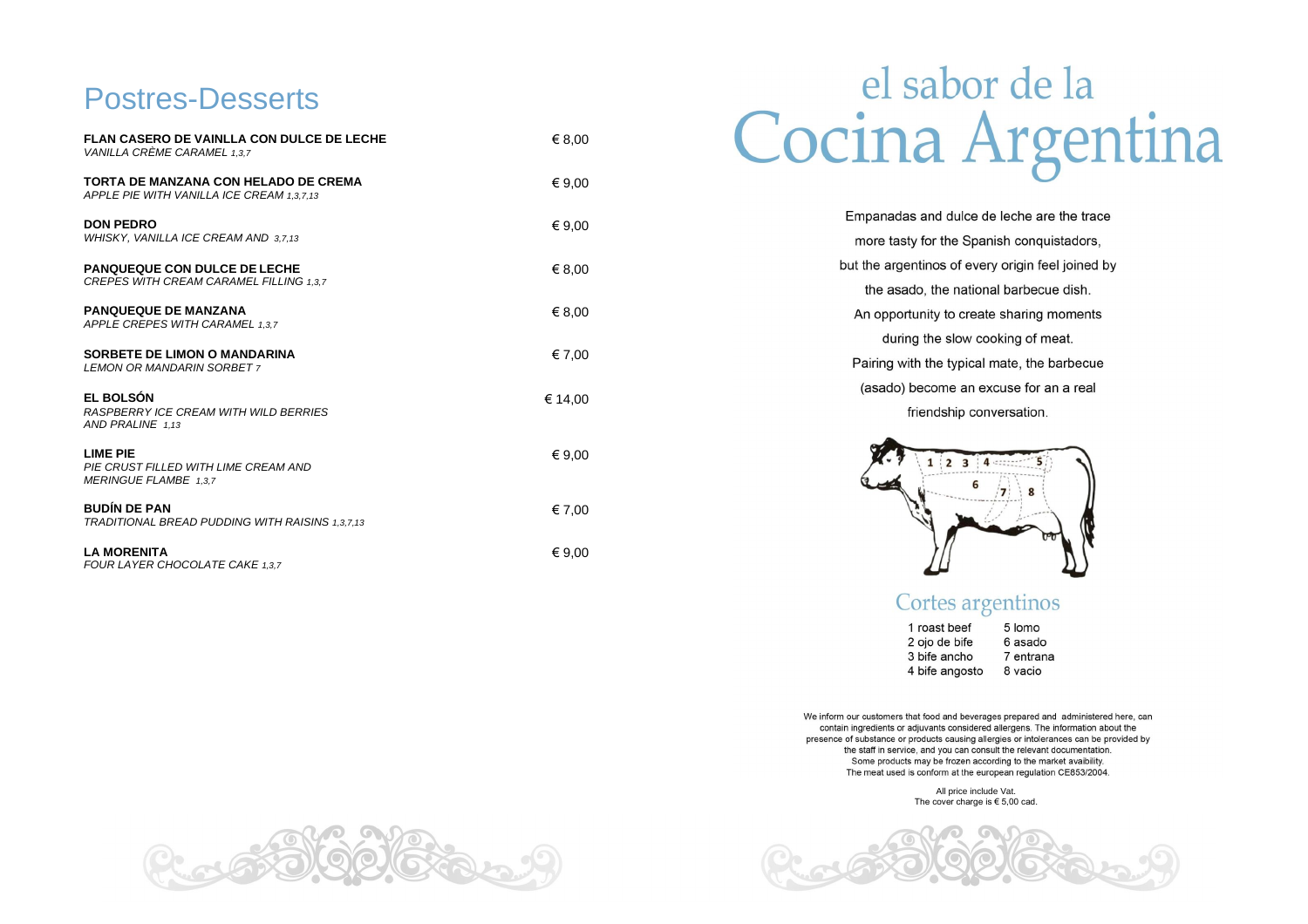# Platos Especial

- $\in$  4,00
- $\in$  4,00
- 
- $\epsilon$  6,00
	- $\epsilon$  6,00
	- € 6,00
	- $\in$  4,00
	- $\epsilon$  6,00
	- € 6,00
	- $\epsilon$  6,00
	- € 10,00

**Guarniciones** 

| TAGLIATELLA PASTA WITH ENTRAÑA RAGOUT<br>EGG PASTA TAGLIATELLA WITH ENTRAÑA SAUCE<br>AND ARGENTINE EXTRA VIRGIN OLIVE OIL 3.7                              | € 16,00 | <b>PURE DE CALABAZA</b><br>PUREA DI ZUCCA 7                                                              | €4,00           |
|------------------------------------------------------------------------------------------------------------------------------------------------------------|---------|----------------------------------------------------------------------------------------------------------|-----------------|
| <b>RISOTTO GOURMET</b><br>SAFFRON RISOTTO CREAMED WITH SWEETBREADS 7                                                                                       | € 16,00 | <b>PURE DE PAPA</b><br>PUREA DI PATATA 7.13                                                              | €4,00           |
| <b>SPAGHETTI CHOCHAN</b><br>SPAGHETTI WITH PATA NEGRA AND                                                                                                  | € 18,00 | <b>INSALATINA ARGENTINA</b><br>POMODORO, CIPOLLA E CETRIOLI                                              | €4,00           |
| CREAM CHEESE AND LEEKS 7<br><b>PACCHERO DELLA REINA</b><br>TOMATO PACCHERO WITH FRAYED GUINEA FOWL                                                         | € 18,00 | <b>PAPA PLOMO</b><br>PATATA AL CARTOCCIO CON LE SUE SALSE:<br>CREMA DI GORGONZOLA, PANNA ACIDA E BURRO 7 | € 6,00          |
| <b>WITH TRUFFLE SCENT</b>                                                                                                                                  |         | <b>PAPAS FRITAS</b><br>PATATE FRITTE                                                                     | € 6,00          |
| <b>Entradas-Starters</b>                                                                                                                                   |         | <b>ENSALADA CRIOLLA</b><br>LATTUGA, POMODORO E CIPOLLA                                                   | € 6.00          |
| <b>BEEF OLIVA</b><br>ROAST BEEF, GREEN SALAD, CARASAU BREAD,<br>OLIVE AND TOMATO PESTO, MARSALA REDUCTION,<br>SOUR CREAM, CHERRY TOMATOES, SALT FLAKES 1,7 | € 15,00 | <b>ENSALADA RUSA</b><br>PATATE, CAROTE, PISELLI, UOVO SODO<br>E MAIONESE 3                               | €4,00           |
| <b>BEEF QUAGLIA</b><br>ROAST BEEF, QUAIL EGGS, GRILLED ASPARAGUS,                                                                                          | € 16,00 | <b>ENSALADA CLÁSICA</b><br>RUCOLA E GRANA 7                                                              | € 6,00          |
| TRUFFLE OIL AND SALT FLAKES 1,3<br><b>BEEF MALBEC</b>                                                                                                      | € 17,00 | <b>ZANAHORIA Y HUEVO</b><br>CAROTE E UOVO SODO 3                                                         | $\epsilon$ 6,00 |
| ROAST BEEF, MALBEC REDUCTION, CUMCUBER,<br>ORANGE, TZATZIKI SAUCE (YOGURT, CUCUMBER,<br>GARLIC), TAGGIASCA OLIVES AND SALT FLAKES 1,7,8                    |         | <b>ENSALADA VERDE</b><br>MISTICANZA DI FOGLIE VERDI                                                      | € 6,00          |
| <b>SASHIMI GAZPACHO</b><br>FASSONA PIEMONTESE RAW TENDERLOIN, GAZPACHO,<br>CORIANDER SPICED MOUSSE, SNOW PEAS, RADISH<br>SESAME AND SALT FLAKES 7.11       | € 16,00 | <b>VERDURAS GRILLADAS</b><br>ZUCCHINE, MELANZANA, RADICCHIO,<br>POMODORO E MAIS                          | € 10.00         |
| <b>SASHIMI PORTEÑO</b><br>FASSONA PIEMONTESE RAW TENDERLOIN MARINATED<br>IN SOY SOUCE, ORANGE PEEL AND DIJON MUSTARD 1,6,7,9                               | € 18,00 |                                                                                                          |                 |



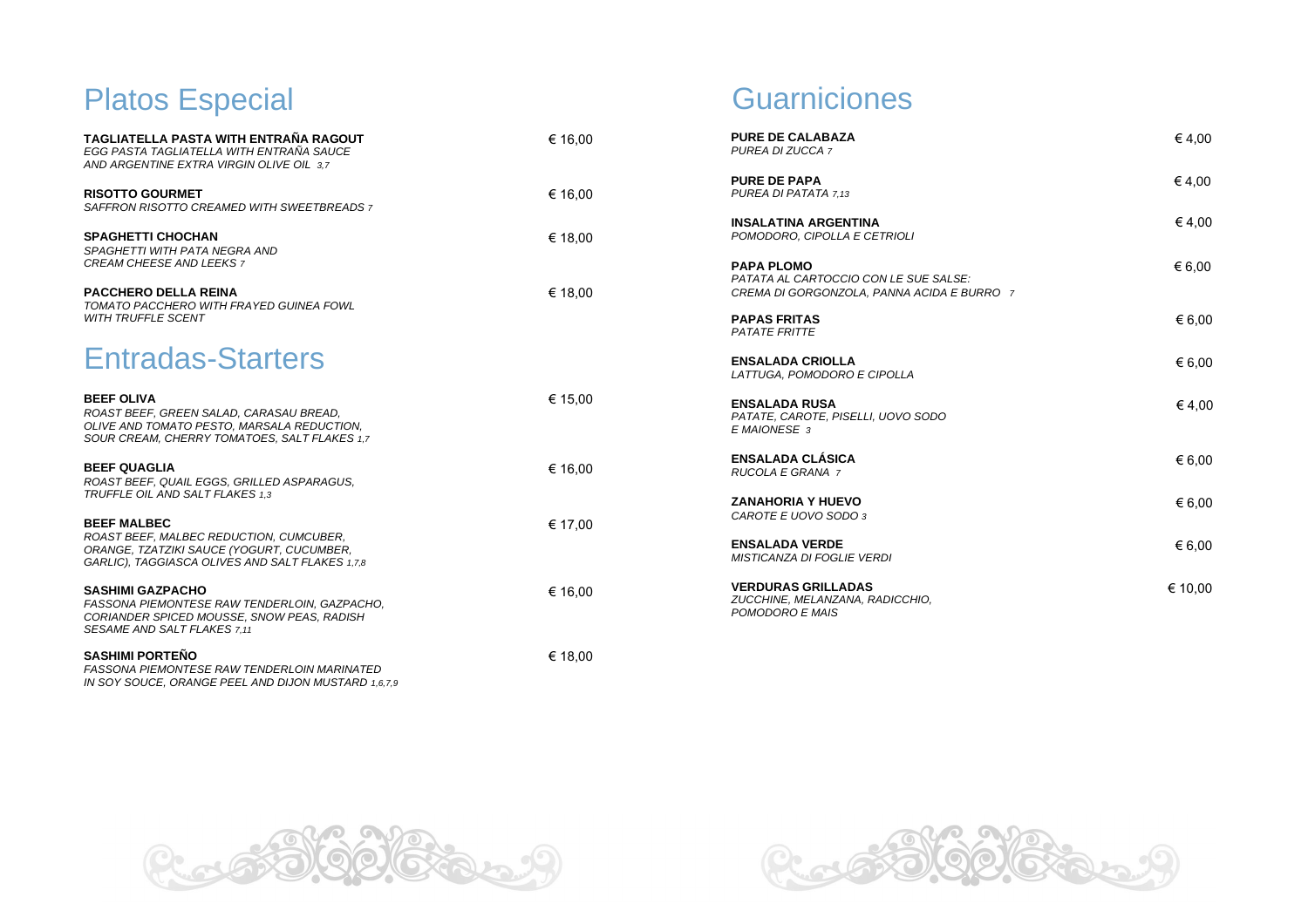## Entradas-Starters

## de la Parilla-from the Grill

| <b>SUPER ANCHO</b><br><b>ARGENTINIAN BLACK ANGUS RIB EYE</b><br>700 GR. CA     | € 68,00                | <b>SASHIMI PATO</b><br>FASSONA PIEMONTESE RAW TENDERLOIN WITH<br>FOIE GRAS AND BALSAMIC VINEGAR DRESSING    |
|--------------------------------------------------------------------------------|------------------------|-------------------------------------------------------------------------------------------------------------|
| <b>GRAN LOMO</b><br><b>ARGENTINIAN TENDERLOIN WHOLE BEEF</b><br>1500 GR. CA    | € 185,00               | <b>LENGUA A LA VINAGRETA</b><br>BEEF TONGUE MARINATED IN WHITE WINE VINEGA<br>PARSLEY AND GARLIC            |
| <b>BIFE MILONGA</b><br><b>RIB EYE STEAK WITH TENDERLOIN</b>                    | € 80,00<br>for KILO    | <b>NUESTRA PROVOLETA</b><br>MELTED PROVOLONE CHEESE, SUN DRIED TOMAT<br>ROCKET SALAD AND TRUFFLE OIL 1,7,10 |
| <b>LOMO BUENOS AIRES</b><br>ARGENTINIAN TENDERLOIN BEEF 300 GR.                | € 37,00                | <b>REVUELTO GRAMAJO</b><br>SCRAMBLED EGGS WITH HAM, CHEESE, PEAS AND                                        |
| <b>COSTILLAR EL PORTEÑO</b><br><b>RIB-CUT ACROSS THE BONE</b>                  | €48,00                 | FRIED JULIENNE POTATOES 1,3,7                                                                               |
|                                                                                |                        | <b>MOLLEJAS SALTEADAS</b><br>COW GLANDS SWEETBREADS 1,7                                                     |
| <b>BIFE DE COSTILLA</b><br>ARGENTINIAN BLACK ANGUS RIB EYE STICK<br>350 GR. CA | € 80,00<br>for KILO    | <b>PATA NEGRA 5 JOTAS</b><br>PATA NEGRA: RAW SPANISH HAM - AGED 32 MONT                                     |
| <b>PARILLADA EL PORTEÑO</b><br><b>MIXED GRILL</b>                              | €45,00                 | Duo de Empanadas                                                                                            |
| <b>BIFE DE KOBE</b><br><b>KOBE BEEF</b>                                        | € 32,00<br>for 100 gr. | AT YOUR CHOICE TWO STUFFED PASTRIES                                                                         |
| <b>TOMAHAWK</b><br><b>BLACK ANGUS RIB EYE WITH BONE</b>                        | €92,00<br>for KILO     | <b>CARNE</b><br><b>BEEF TENDERLOIN 1,3</b>                                                                  |
| <b>PECHUGAS SABORIZADAS</b><br>CHICKEN BREAST WITH LEMON AND HERBS             | € 17,00                | <b>POLLO</b><br>CHICKEN WITH BELL PEPPERS AND ONIONS 1                                                      |
| <b>GALLETTO</b><br><b>GRILLED WHOLE ROOSTER</b>                                | € 25,00                | <b>VERDURA</b><br>SPINACH AND BECHAMEL SAUCE 1,7,13                                                         |
| PECHITO DE CERDO<br>CRUSTED PORK CHOP WITH BARBECUE 1                          | € 17,00                | <b>JAMÓN Y QUESO</b>                                                                                        |
| <b>CHORIZO</b>                                                                 | € 6,00                 | COOKED HAM AND MOZZARELLA CHEESE 1.7                                                                        |
| CHORIZO SAUSAGE - ONE PIECE 1                                                  | € 13,00                | <b>MIX DI FUNGHI</b><br>MIX OF MUSHROOMS AND MOZZARELLA CHEESE                                              |
| <b>RIÑONES</b><br><b>KIDNEYS</b>                                               |                        | <b>HUMITA</b><br>CORN CREAM AND MOZZARELLA CHEESE 1,7,13                                                    |
| <b>MOLLEJAS</b><br>COW GLANDS SWEETBREADS                                      | € 15,00                |                                                                                                             |



|            | € 18,00 |
|------------|---------|
| AR,        | € 12,00 |
| TOES,      | € 14,00 |
| D          | € 14,00 |
|            | € 15,00 |
| <b>THS</b> | € 24,00 |
|            |         |

€ 12,00

*MIX OHEESE* 1,7